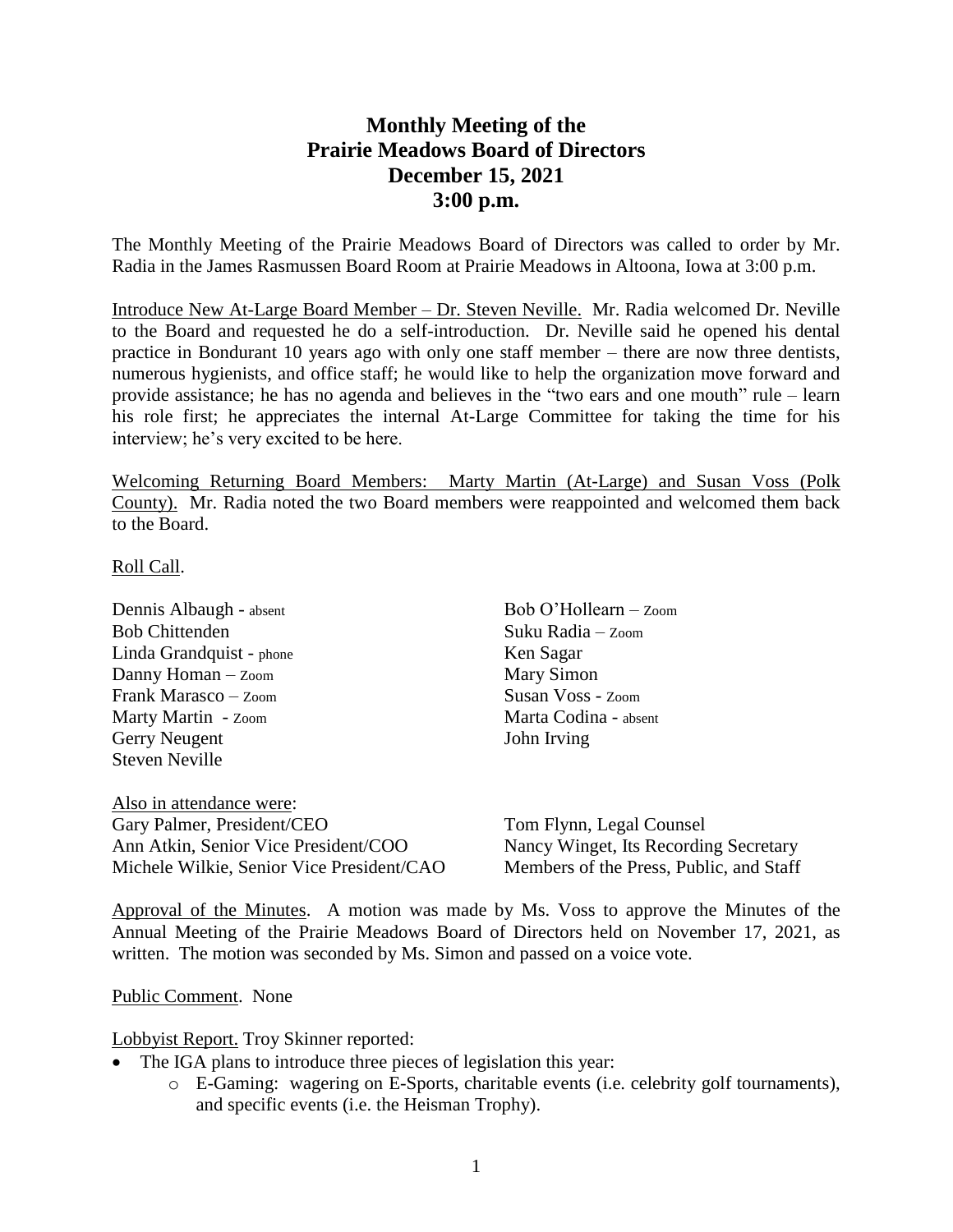- o Clarify casino liability waiver protection in regards to the debt offset/self-exclusion programs.
- o E-Wallet: allows patrons to reload their mobile app by phone with funds while on the casino floor.
- There's a push for I-Gaming. The sports betting companies are really pushing for internet gaming on all games; the small casinos are for I-Gaming, local casinos are against it.
- Several legislators are retiring due to redistricting: Representatives Gary Worthan, Bruce Hunter, Marti Anderson, Terry Baxter, Ross Paustian, Jo Oldson, Holly Brink, Mary Masher. Senators: Craig Williams, Ken Rozenboom, Joe Bolkcom.

Mr. Palmer said the Executive Committee discussed I-Gaming, and staff briefed the committee on its thoughts and the IGA Conference Call last week – we are against I-Gaming and it's bad for the community. Mr. Skinner agreed and said many are concerned about having a long-term plan that doesn't go away.

Financials. Elaine Castelline, Vice President of Finance/CFO, reviewed the November YTD financials:

| <b>November 2021 Year-to-Date</b>   |                                                      |  |
|-------------------------------------|------------------------------------------------------|--|
| Net Revenue                         | \$222.9 m                                            |  |
| Gaming/Wagering Taxes               | \$51.8 m                                             |  |
| <b>Payroll Expenses</b>             | \$44.2 m                                             |  |
| <b>Operating Expenses</b>           | \$53.4 m                                             |  |
| Net Income before Community Benefit | \$73.3 m                                             |  |
|                                     | \$20.4 m will go back to the community (Polk County, |  |
|                                     | City of Des Moines, Polk County schools, Grants).    |  |

Total Revenue, November YTD: Casino \$206.2 m (88¢ of every \$1.00 comes from the casino); Sportsbook \$10.3 m; F&B \$5.7 m; Pari-Mutuel \$3.3 m; Other \$4.2 m; Hotel and Conference Center \$4.5 m. Prairie Meadows had eight record months, and the ninth month (November) missed by \$50,000; all areas exceed the upside budget to-date.

Top Performing Revenue Areas – Most Recent 4 Years. Slots, Coin-in, Prairie Coffee Company, Paddock, Café at the Meadows. The first four areas had their best month ever, and the Café missed by \$1,500.

| <b>Iowa Market</b>            |           |
|-------------------------------|-----------|
| Prairie Meadows               | \$206.4 m |
| Horseshoe                     | \$186.9 m |
| Ameristar II                  | \$165.8 m |
| Riverside                     | \$115.9 m |
| Isle – Waterloo               | \$81.2 m  |
| Harrah's                      | \$66.7 m  |
| Lakeside                      | \$48.4 m  |
| Wild Rose Jefferson           | \$32.9 m  |
| Iowa Casino average vs. 2019  | 19.5%     |
| Competitors' average vs. 2019 | 14.7%     |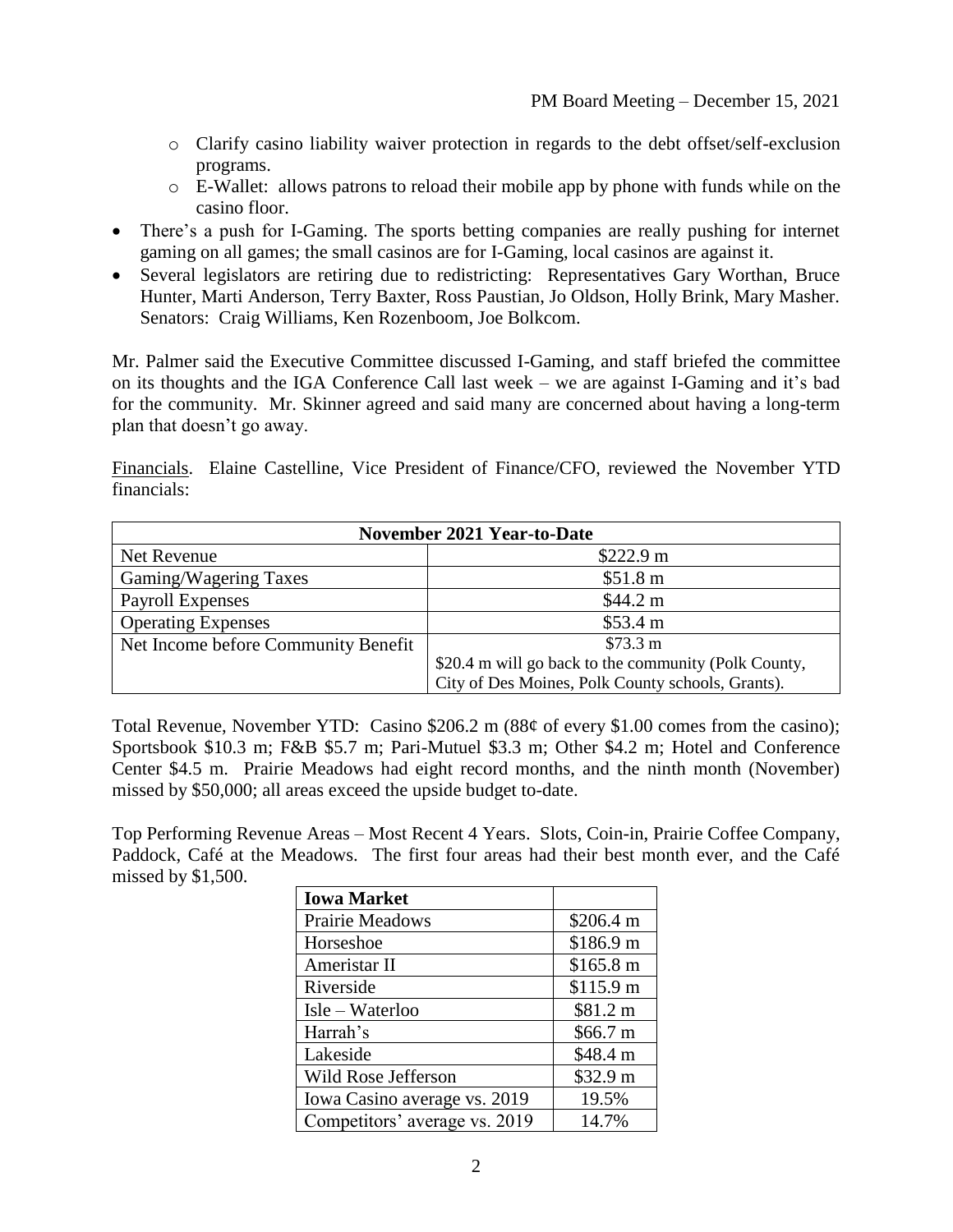| <b>Surrounding Markets vs. 2019</b> |          |
|-------------------------------------|----------|
| Prairie Meadows                     | $+9.1%$  |
| St. Louis                           | $-0.2\%$ |
| <b>Kansas City</b>                  | $+7.9%$  |
| <b>Omaha/Council Bluffs</b>         | $+14.2%$ |
| <b>Quad Cities</b>                  | $+19.6%$ |

Ms. Castelline will provide Nebraska casino information when the casinos come on-line.

Sportsbook – November YTD. Iowa Casino average Hold 5.7%; Prairie Meadows average Hold 4.6%. Mr. Martin asked about Caesar's/Wm. Hill marketing directly to consumers and Ms. Castelline said for the initial sign-up, consumers had to go to a casino, but as of 1-1-21, consumers can register by phone; this represents retail on the 4<sup>th</sup> floor and at five other properties; untethered means consumers registered on-line. Mr. Martin asked if there is no jurisdictional boundary and Ms. Castelline said that was correct, consumers just need to be within the state. Mr. Palmer said Prairie Meadows has a promotional code, and we get credit if it's used, if no code is given, everything goes to Caesar's. Mr. Radia asked why FanDuel is higher than the rest of the companies and Ms. Castelline said her guess is that some of it is that Iowa requires promotions (bet \$100, get \$100) be included in the wagering numbers.

Action Item – Incentive Plan Resolution. Mr. Radia noted a copy of the Resolution was included in the packet. Mr. Neugent said the Resolution is needed for IRS purposes to be able to include the amount in this tax year; the incentive plan is based on performance, and the Resolution Incentive amount is up to \$3,050,000. Mr. Neugent moved to approve the Resolution, the motion was seconded by Ms. Simon, and unanimously passed on a voice vote.

Action Item – Internal Revenue Code Section 4958. Mr. Radia said this is a requirement that the Board does every year. Mr. Neugent said it is a non-profit determination that compensation to the CEO and other top employees is reasonable; we had a comprehensive study done three years ago, along with a third-party opinion, and we were well within the reasonable range; Ms. Castelline just checked and assured the Executive Committee that the compensation for the top employees is within the reasonable compensation area. Mr. Neugent moved to take action to approve Board certification that the top Prairie Meadows' employees are reasonably compensated under Section 4958, the motion was seconded by Mr. Chittenden, and unanimously passed on a voice vote.

Action Item – Engage Carlson Group for CEO Search. Mr. Radia said there have been several meetings; Mr. Palmer is retiring at the end of 2023 and we need to think about the Succession Plan and a search firm; engaging the Carlson Group to do the search is subject to Board approval, and if approved, Carlson will issue an engagement letter; Carlson is a local company and we want a company that is qualified to do the search; the Executive Committee met with Greg Carlson and the committee's recommendation is to engage Carlson Group; Mr. Neugent has been very involved in the process.

Ms. Voss asked the ceiling on payment, and has this company done this type of gaming engagement before? Mr. Neugent said the company has not done a gaming search before; the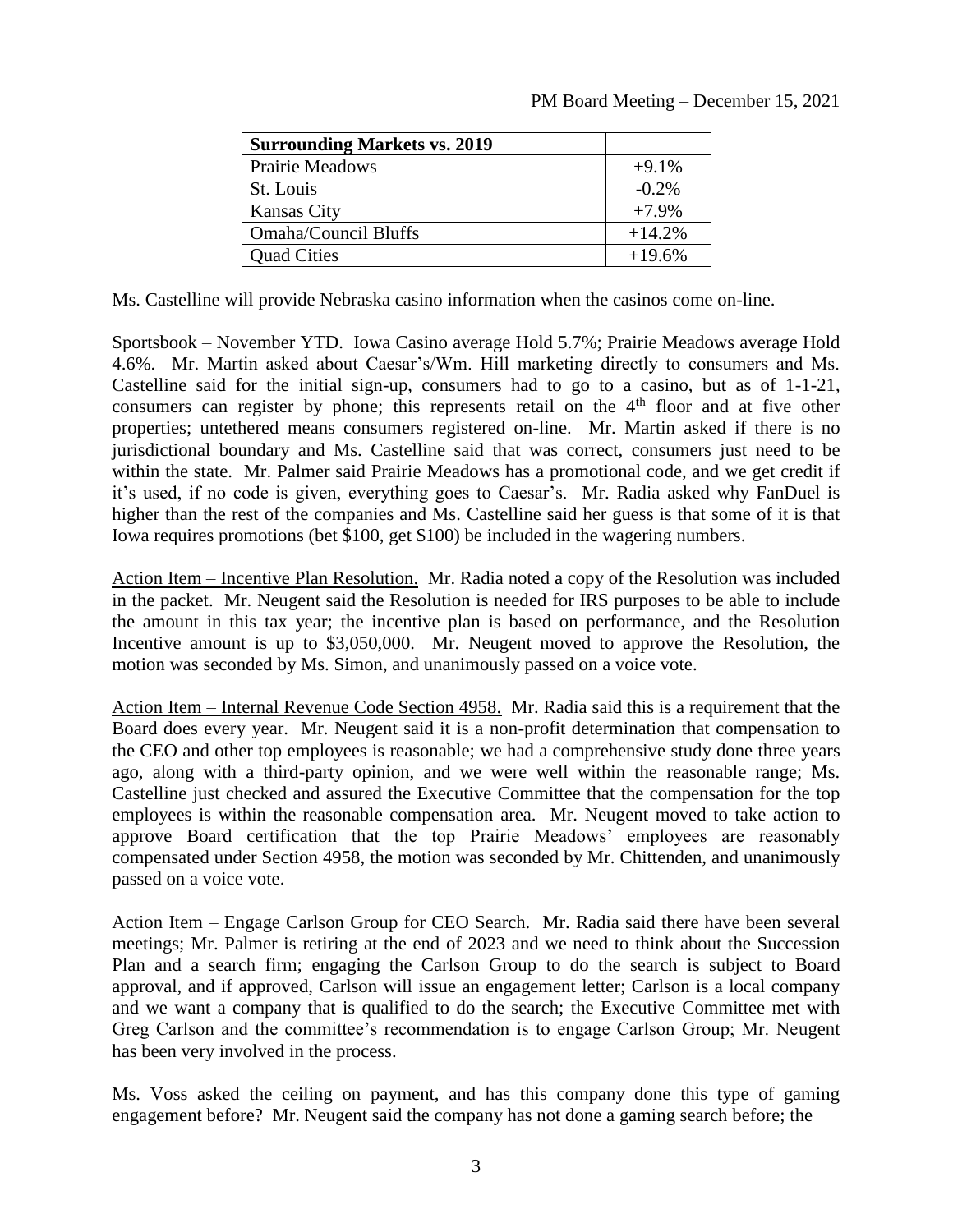standard compensation is 1/3 of the first year's base salary and bonus, but we negotiated it down to 30%; there is no engagement letter in place until the Board approves; this is a unique situation and position; Mr. Palmer has also been involved in the meetings with Greg Carlson. Ms. Voss asked if there is a need for Carlson to reach out to other groups that understand the industry and a non-profit? Mr. Neugent said Carlson has affiliations with other groups, and we checked locally, and no one else had experience in casinos; we thought using a local firm is significant due to the culture of a non-profit, Iowa, and the relationship with Polk County; he's never used Carlson, but is impressed with the group; Mr. Radia has used Carlson. Mr. Radia said Carlson did very well.

Mr. Sagar likes a local firm for the search and suggests interviewing potential candidates within the facility first as this is a unique situation – the ownership and relationship with Polk County, and someone who labor is comfortable with; whoever gets the position has to have the characteristics that Mr. Palmer has.

Mr. Homan supports the comments from Ms. Voss and Mr. Sagar; he was involved with helping get Prairie Meadows in Altoona; he's concerned with the parameters the search committee has – it needs to be spelled out (i.e. the pecking order) – look in-house first and if that person is qualified and the Board likes that person, there's no need to do a search; if the Board doesn't like the person, then look within Iowa; don't do a national search first and don't bring in someone who doesn't know PM's history, the relationship with Polk County, Des Moines, schools, Grants; PM was created to make the DM metro a better place to live, and we can't lose that; the unions and the community partners were involved in getting PM; the parameters and guidance needs to be firm – look in-house first and then look within Iowa second; we need a young Gary Palmer – someone with the same skills and personality; he's walked the halls of PM with Mr. Palmer and he treats everyone the same – that day, he stopped to talk to a janitor – we don't need a Las Vegas person.

Mr. Radia said he appreciates the valuable input, and that's why Mr. Palmer is involved, and we want to start soon; the new person needs to spend a fair amount of time with Mr. Palmer to learn the history, the community, etc., not just the casino side; we'll continue to work with the firm to do this.

Mr. Neugent said we did specify vetting early any potential in-house candidate.

Ms. Grandquist agreed with what has been said – experience is not just operating the hotel, casino, or restaurant; PM is a family and works together with the community and non-profits; she hopes to find an in-house or Iowa candidate.

Mr. Radia said these were good points, and are consistent with the thinking of the committee.

Ms. Simon moved to approve the Carlson Group for the CEO Search, the motion was seconded by Mr. Neugent, and unanimously passed on a voice vote.

Action Item - Change the Annual Meeting Date. Mr. Radia said the By-Laws state the Annual Meeting is to be held the third Wednesday of November; he has a conflict with the Wednesday date, and would like to move the meeting to November 17; this is a formality, but the change